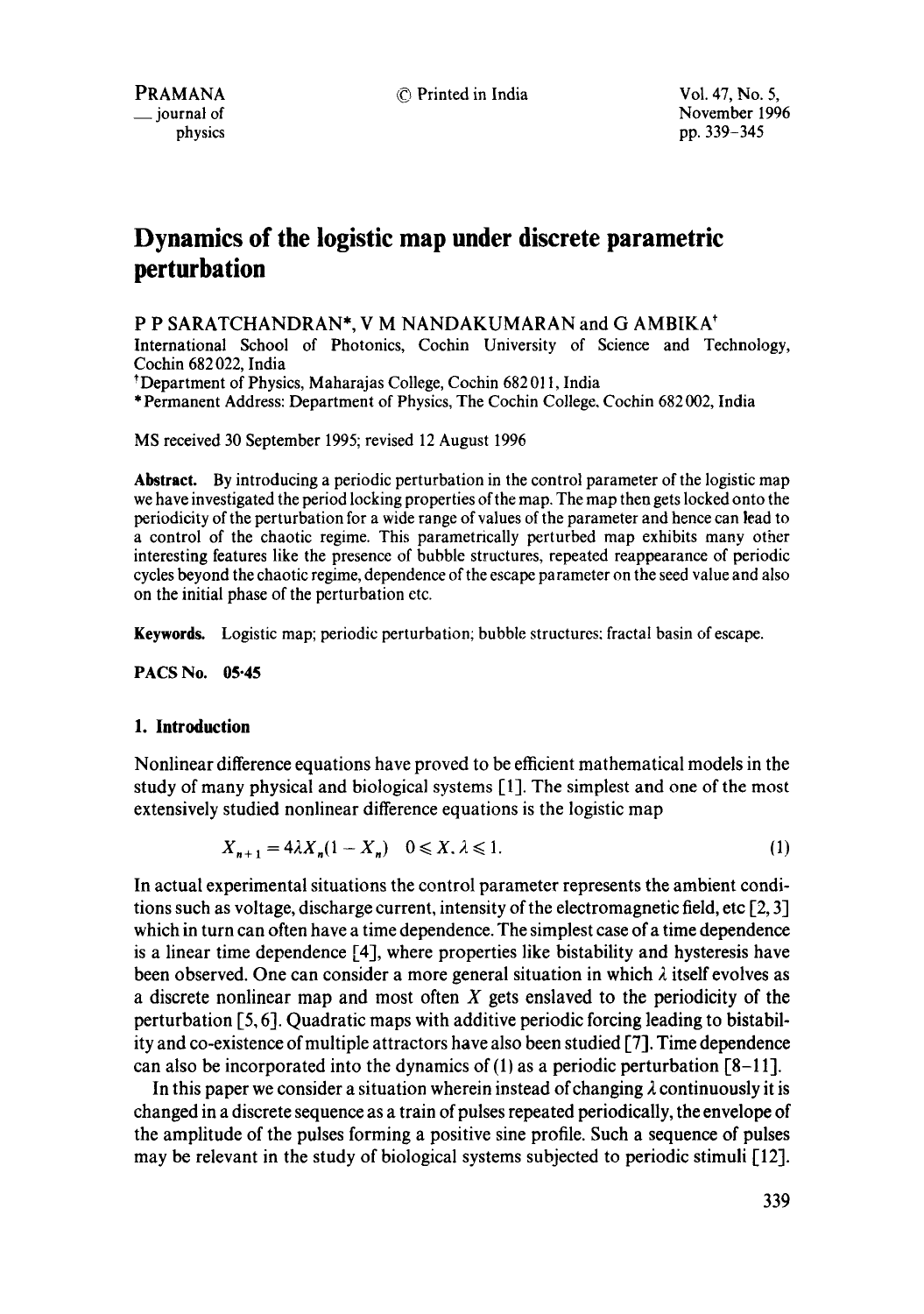# *P P Saratchandran et al*

With a similar perturbation, but with a cosine profile that includes both the positive and negative half cycles, it has been found that the map undergoes a transition from a fixed point and gets locked into the periodicity of the perturbation  $\lceil 14 \rceil$ . For odd periodic perturbation, the period locked system undergoes the usual period doubling cascade whereas for even periodic perturbation there are multiple period locked cycles co-existing for an interval and having different basins of attraction. These period locked cycles then undergo period doublings independently. In our work we have restricted the sine profile in the perturbation to its positive half cycle. We have already analyzed the symbolic dynamics of the period-locked cycles in the presence of this perturbation [13] and observed many sequences that do not fall under the MSS prescription. We explain the presence of bubble structures in certain bifurcation diagrams. So also the parameter value for escape is dependent both on the initial phase and on the seed value and that the basin for escape is a fractal. The dimension  $D_0$  of this basin has been computed. The difference in the behaviour of the map for odd and even perturbations as reported in  $\lceil 14 \rceil$  is absent in the present model. The paper is organized as follows. Section 2 discusses the dynamics of the perturbed map for perturbations of various periods with the help of the bifurcation diagrams. Section 3 attempts an explanation for the presence of bubble structures in the bifurcation diagram. In § 4 the phase dependent nature of the escape parameter is detailed. Our concluding remarks are given in the last section.

# **2. Parametrically perturbed logistic map**

In this section we outline the nature of the perturbation employed in the system and its effects on the bifurcation diagrams of the map. The control parameter of the logistic map is perturbed by a periodic perturbation so that it takes the form

$$
\lambda_{n+1} = \lambda^0 + \lambda^1 \sin \phi_{n+1} \mod \pi,\tag{2}
$$

where

$$
\phi_{n+1} = \phi_n + \pi \omega. \tag{3}
$$

Here  $\lambda^0$  is the time independent part and  $\lambda^1$  refers to the amplitude of the time dependent part of the control parameter. For a rational  $\omega$ , say  $\omega = p/q$ , the control parameter forms a q cycle with cycle elements.

$$
\lambda_q = \lambda^0 + \lambda^1 \sin((n-1)\pi/q) \text{ where } n = 0, 1, 2, \dots, q-1. \tag{4}
$$

The logistic map with the sinusoidal perturbation can then be written as

$$
X_{n+1} = 4(\lambda^0 + \lambda^1 \sin \phi_n) X_n (1 - X_n). \tag{5}
$$

If  $L(X) = 4X(1 - X)$  the parametrically perturbed map becomes

$$
X_{n+1} = \lambda^0 L(X_n) + \lambda^1 \sin \phi_n L(X_n).
$$
 (6)

We can easily identify  $\lambda^0$   $L(X)$  as the usual logistic map and  $\lambda^1 \text{sin} \phi_n L(X)$  as the perturbation component. The dynamics of the parametrically perturbed map (6) has been studied by fixing  $\lambda^0$  and varying the strength of the perturbation amplitude  $\lambda^1$ . To obtain a wide tunability for  $\lambda^1$  we fix  $\lambda^0 = 0.1$ . The advantage of fixing  $\lambda^0$  at 0.1 is that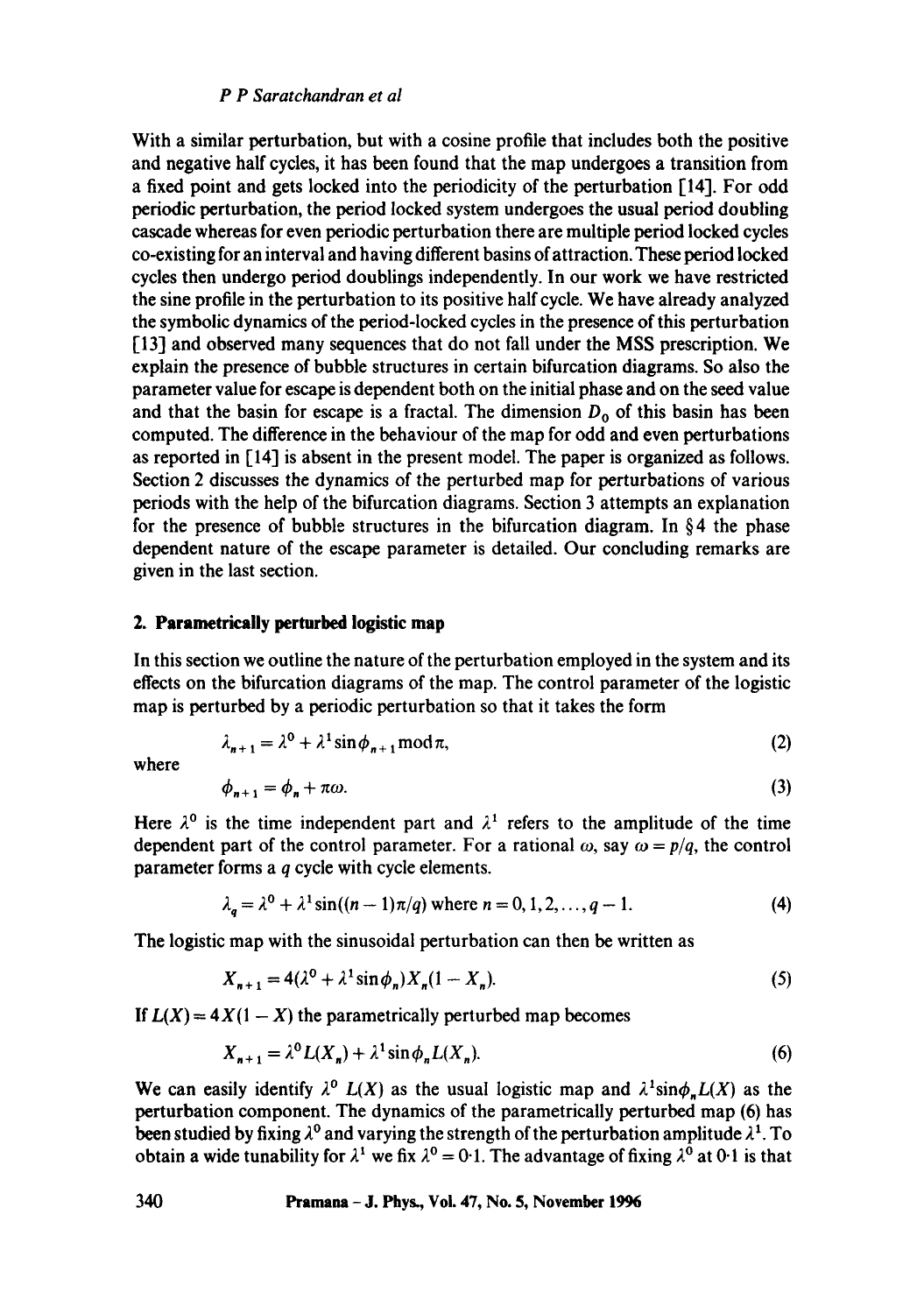the unperturbed logistic map possesses only one stable cycle, a stable fixed point  $x^* = 0$ so that the full effect of the perturbation can be studied. At  $\lambda^1 = \lambda^{1*}$  determined by

$$
+ 1 = \prod_{i=0}^{q-1} 4^q (\lambda^0 + \lambda^{1*} \sin \pi i / q)
$$
 (7)

the fixed point changes stability with a  $q$  cycle. This  $q$  cycle thereafter undergoes period doubling bifurcations. If  $\lambda^0$  is such that the unperturbed logistic map has a stable k cycle then the perturbation would result in a transition from k cycle to *kq* cycle. The transition from a fixed point to a  $q$  cycle in such cases can still be observed by a perturbation which is out of phase i.e.,  $\lambda^1 \sin \phi_n \to -\lambda^1 \sin \phi_n$ , the value of  $\lambda^{1*}$  can be obtained from (7). Figures 1 and 2 give the bifurcation diagram for the map (5) for an odd ( $q = 3$ ) and an even ( $q = 6$ ) periodic perturbation respectively. It is clear from table 1 that the stability zone for the various  $q$  cycles have increased considerably in comparison with the respective stability zones in the unperturbed logistic map. This perturbation also provides a prescription for period-locking the system to any desired periodicity. It is obvious from figure 1 that the  $q$  cycle becomes superstable more than once within a zone of stability. This is in contrast with the behaviour of the unperturbed logistic map (1). The symbolic dynamics of these superstable cycles have already been analyzed [13]. Also the cycles possess sequences which do not fall under the usual MSS prescription in addition to MSS ones.

# **3. Bubble structures, co-existence of multiple attractors in the parametrically perturbed logistic map**

In this section we explain the presence of bubble structures in the bifurcation diagram of (5) for certain q values (for e.g.  $q = 10$ ). A bubble is formed when a periodic cycle of  $q$  period doubles but later recombines to form a  $q$  cycle again. Such bubble structures



**Figure 1.** The bifurcation diagram of the map for  $q = 3$ . Note the widening of the zone of stability for the 3 cycle which appears only as a small window in the logistic map  $(1)$ .

**Pramana - J. Phys., Vol. 47, No. 5, November 1996 34l**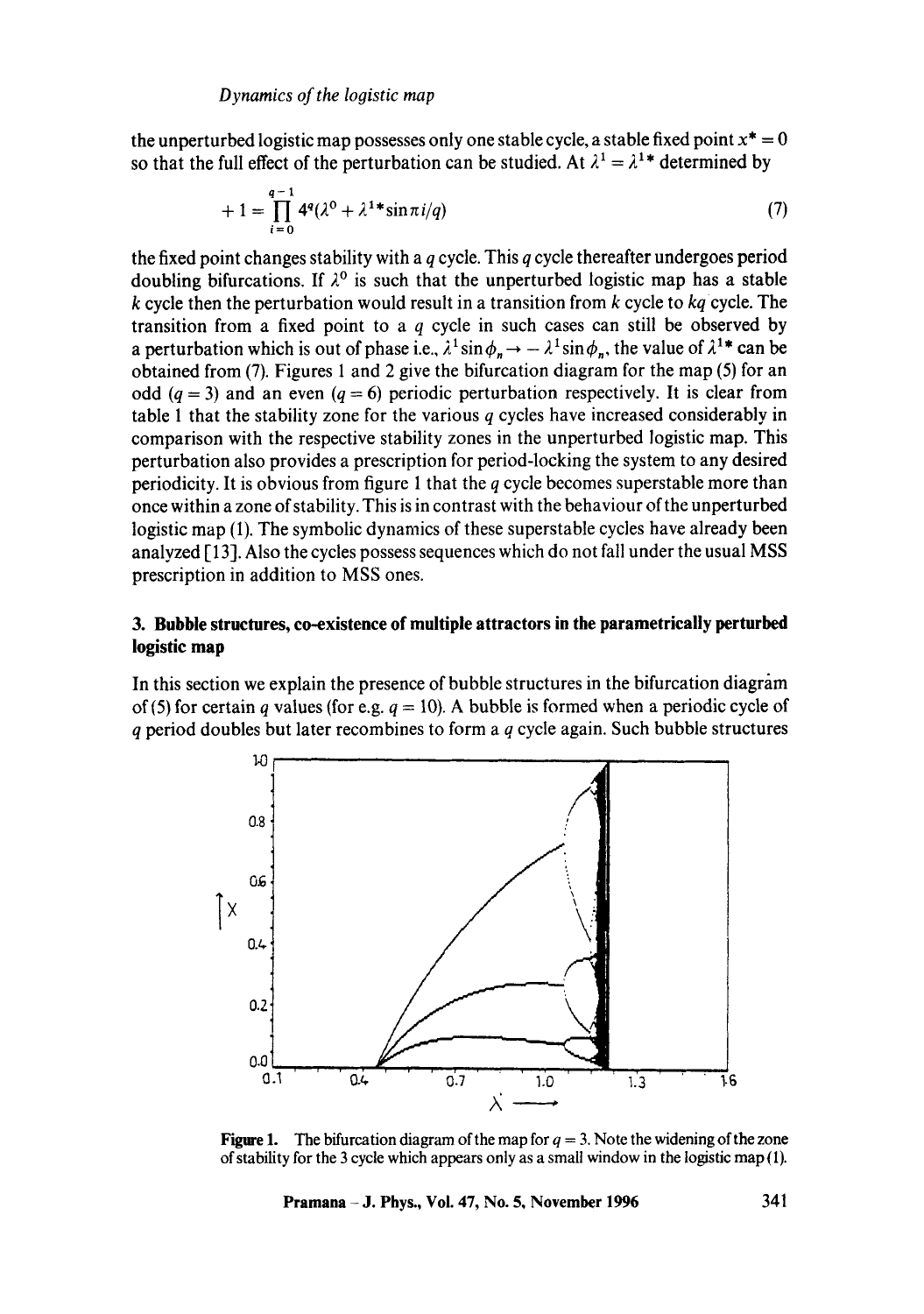

**Figure 2.** The bifurcation diagram of the map for  $q = 4$ .



**Figure 3.** Section of the bifurcation diagram for  $q = 10$ . The diagram has been drawn using different initial values. Notice the hysteresis region in the range  $0.953 < \lambda^1 < 0.956$ .

have been reported earlier [15-17]. We find that the symmetry condition for the bubble structures as reported in [16] is not a necessary condition for the formation of bubbles. Figure 3 plots the bifurcation diagram for  $q = 10$  in the parameter range  $0.9 < \lambda^1 < 1$ . Here a 10 cycle reappears after the period doubling cascade and remains stable up to  $\lambda^1$   $\approx$  0.935. This 10 cycle then period doubles but recombines later to form a 10 cycle again thus giving rise to a bubble structure. This bubble structure is followed by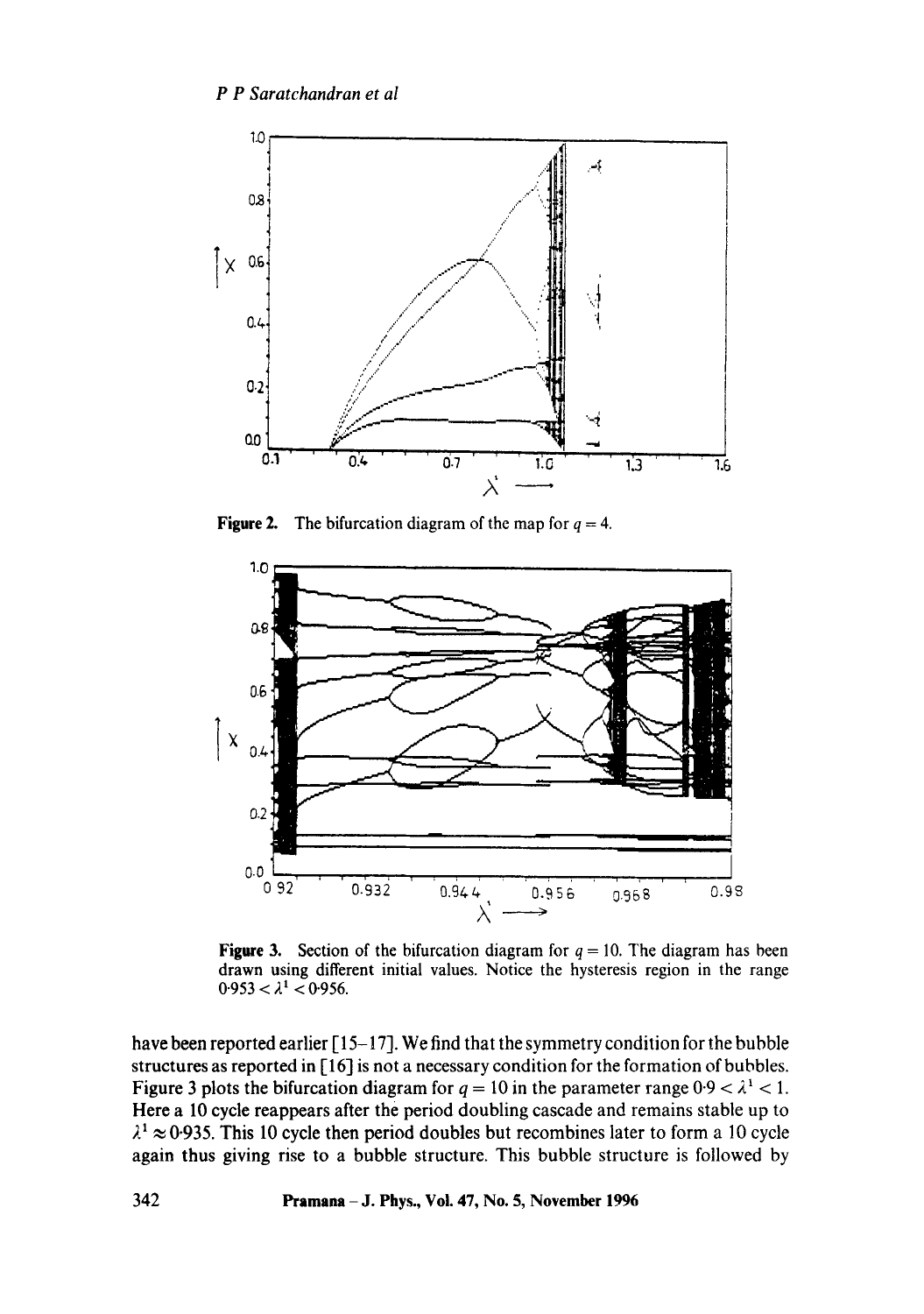

Figure 4. Variation of the  $f^{10'}(X)$  with  $\lambda^1$ . Notice the discontinuity in slope in the hysteresis region.

a hysteresis region where a new 10 cycle coexists with this 10 cycle in the parameter range  $0.953 < \lambda^1 < 0.956$ . Beyond  $\lambda^1 = 0.956$  the original 10 cycle loses stability and the new 10 cycle later undergoes period doubling bifurcations. In the region of coexistence the two 10 cycles have their basins of attraction intertwined, which is quite **different**  from earlier reports [7, 14, 18]. Bubble structures have also been found for  $q = 5, 8$ . We have found that for this map bubble structures are always being followed by a region of co-existing attractors having intertwined basins of attraction. These sequence of events can be visualized in the plot of  $f^{10'}(x)$  vs  $\lambda^1$  given in figure 4. The birth of this new 10 cycle is simultaneous with the discontinuity in the  $f^{10'}(x)$  curve. We also find that the range of  $\lambda$  for which the system has bounded orbits is discontinuous, that is there are regions of escape within the tuning range of the parameter  $\lambda$ .

#### **4. Fractal nature of the basin of escape**

In this section we discuss the fractal nature of the basin of escape for the perturbed logistic map (5). For the usual logistic map (1) the range of the control parameter for bounded orbits is  $0 \le \lambda \le 1$ . The value of the control parameter is  $\lambda = 1$  beyond which successive iterates of the map speeds away rapidly towards  $-\infty$ . It has also been found that beyond  $\lambda = 1$  those seed values which remain in the [0, 1] after infinite iterations form a cantor set [19]. Therefore  $\lambda = 1$  is considered as the parameter value for escape from the interval [0, 1]. In map (5) the parameter value for escape  $\lambda_e$  is found to be dependent both on the initial phase and seed value of the iteration. For a given seed value  $X_0$  the iterates may either remain within the interval [0, 1] or go out depending on the initial phase of iteration. Thus for  $q = 10$  and  $\phi_0 = \pi/10$  the iterates escape towards  $-\infty$ . If we choose a seed value  $X_0 = 0.3$  the iterates are unbounded. In fact for  $\omega = 1/4$  and  $\lambda^1 = 0.904$ , a parameter value for which a superstable 4 cycle exist we find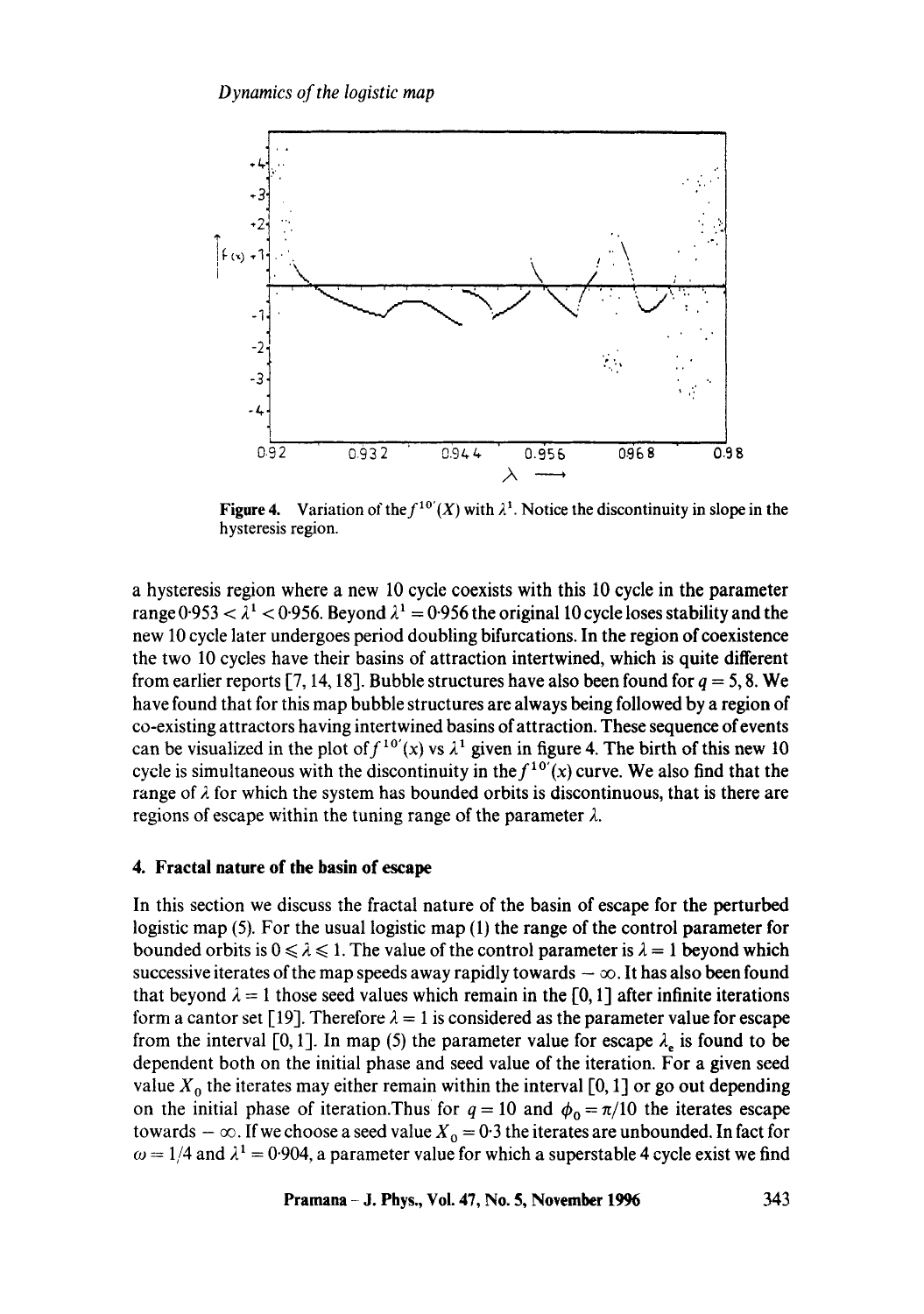| Table 1. Stability zone for the q                     |  |  |  |
|-------------------------------------------------------|--|--|--|
| cycle in the parametrically perturbed<br>logistic map |  |  |  |

| q  | Stability zone                              |  |  |
|----|---------------------------------------------|--|--|
| 2  | $0.52500 < \lambda^{1} < 2.0211$            |  |  |
| 3  | $0.34096 < \lambda^1 < 0.959$               |  |  |
| 4  | 0.30034 $< \lambda$ <sup>1</sup> $<$ 0.9761 |  |  |
| 5  | $0.28406 < \lambda^1 < 0.847$               |  |  |
| 6  | $0.27578 < \lambda^1 < 0.8541$              |  |  |
| 7  | 0.27094 $< \lambda$ <sup>1</sup> $<$ 0.907  |  |  |
| 8  | $0.26788 < \lambda^1 < 0.883$               |  |  |
| 9  | $0.26579 < \lambda^1 < 0.9234$              |  |  |
| 10 | $0.26432 < \lambda^1 < 0.8966$              |  |  |

**Table** 2. The capacity dimension of the basin of escape for  $\omega = 1/10$  for  $\phi_{0} = \pi/10.$ 

| $\lambda^1$ | $D_{\alpha}$ |  |
|-------------|--------------|--|
| 0.923       | 0.8526099    |  |
| 0.94        | 0.9071668    |  |
| 0.948       | 0.9581154    |  |
| 0.956       | 0.9728904    |  |

that certain seed values do not converge onto the 4 cycle, instead they go out of the interval. This basin of escape is of fractal nature. The fractal dimension  $D_0$  has been calculated and tabulated in table 2.

## **5. Concluding remarks**

We have studied the dynamics of a parametrically perturbed logistic map. The map can be an efficient model in the study of physical systems subjected to periodic stimuli [ 121. The map is shown to exhibit many interesting properties like bubble structures, hysteresis region, reappearence of periodic cycles beyond chaotic region. The dynamic region of the control parameter appears to be discontinuous. We find that the escape parameter  $\lambda_e$  depends on the initial phase  $\phi_0$  and seed value  $X_0$ . The basin for escape has a fractal structure. We have also found that the range of  $\lambda^1$  for which bounded orbits exist is discontinuous.

# **References**

- [1] R M May, *Nature (London)* 261, 459 (1976)
- [2] M Ciofini, R Meucci and F T Arecchi, *Phys. Rev.* E52, 95 (1995)
- [3] R Badii, E Brun, M Finardi, L Flepp, R Holzner, J Parisi, C Reyl and J Simonet, *Rev. Mod. Phys. 66,* 1389 (1994)
- [4] R Kapral and P Mandel, *Phys. Rev.* A32, 1076 (1985)